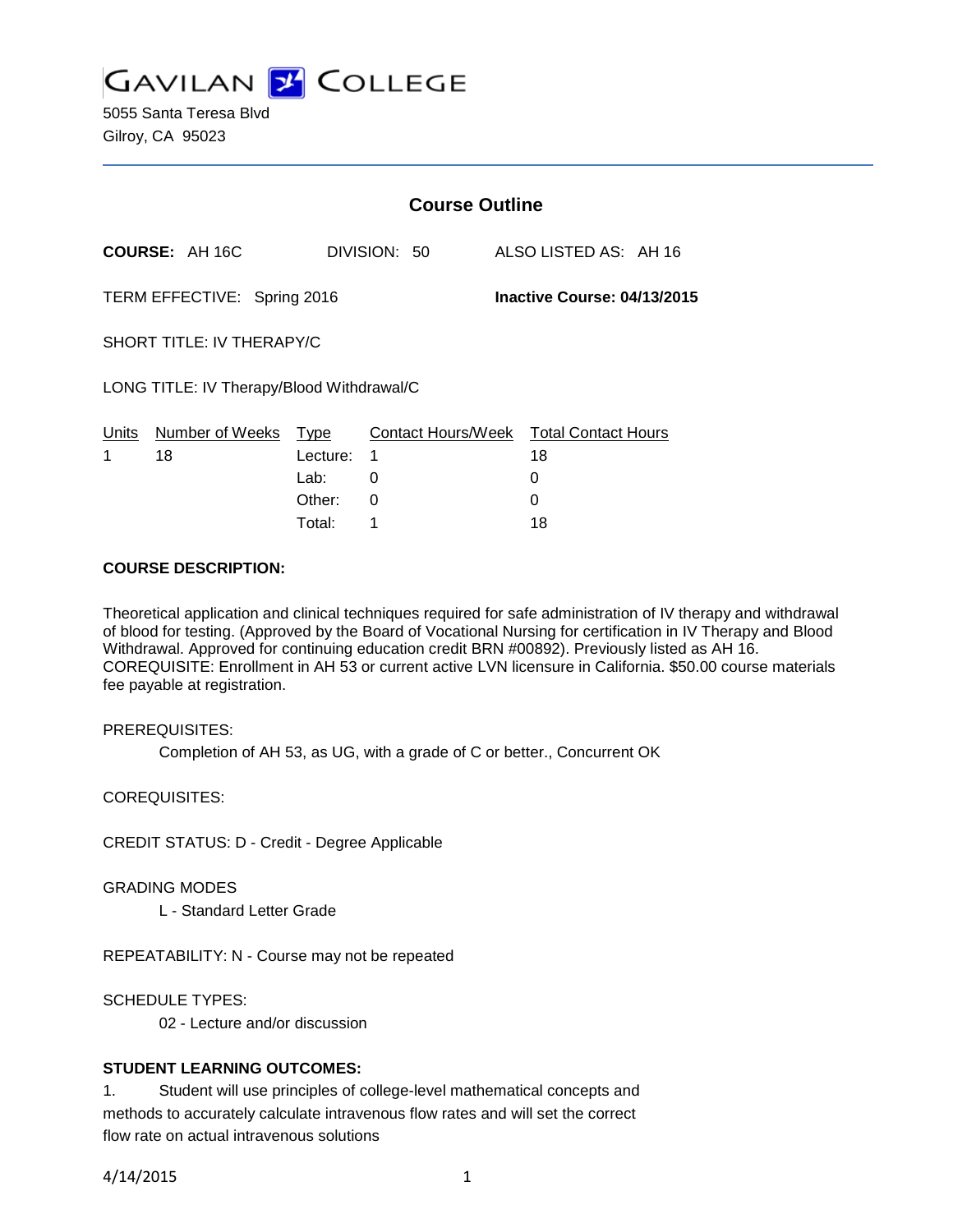Measure: Measure: Intravenous flow rate quizzes. Demonstration with equipment used in facilities in the clinical lab setting. Intravenous flow rate final exam (required to pass the class). PLO: 2,3,4,5,6 ILO: 2,4,6 GE-LO: Year assessed or anticipated year of assessment: 2013

2. Student will explain the reason(s) for initiation of intravenous therapy, blood transfusions, blood component infusion and skin and arterial puncture Measure: Measure: Written coursework. Lab demonstrations/simulations with classmates using actual equipment and evaluation by instructor. PLO: 2,3,4,5,6 ILO: 1,2,3,4,6

GE-LO:

Year assessed or anticipated year of assessment: 2013

3. Student will communicate clearly, verbally and in writing using appropriate grammar, vocabulary and word usage with peers and instructors representing a diverse population and viewpoints while initiating IV therapy in the classroom setting.

Measure: Measure: Written coursework. Classroom simulations/evaluation by instructor. Clinical performance exams. Essay questions on quizzes and exams. Interactive classroom assignments using computer software.

PLO: ILO: 1,2,3,4,6 GE-LO: PLO: 2,3,4,5,6 ILO: 1,2,3,4,6 GE-LO:

Year assessed or anticipated year of assessment: 2013

4. Student will demonstrate appropriate active listening skills using techniques of therapeutic communication to verify that communication has been accurately interpreted while performing IV therapy and blood withdrawal in the classroom setting Measure: Role play with instructor evaluation. Clinical performance evaluation. PLO: 2,3,4,5,6 ILO: 1,2,3,4,6 GE-LO: Year assessed or anticipated year of assessment: 2013

5. Student will critically analyze data from textbooks, dictionaries, other reference books and the internet to apply theoretical concepts and facts related to the purpose and procedures of treatment with intravenous therapy to real life situations experienced by diverse patients. Measure: Written coursework. Performance evaluations. Exams PLO: 2,3,4,5,6

4/14/2015 2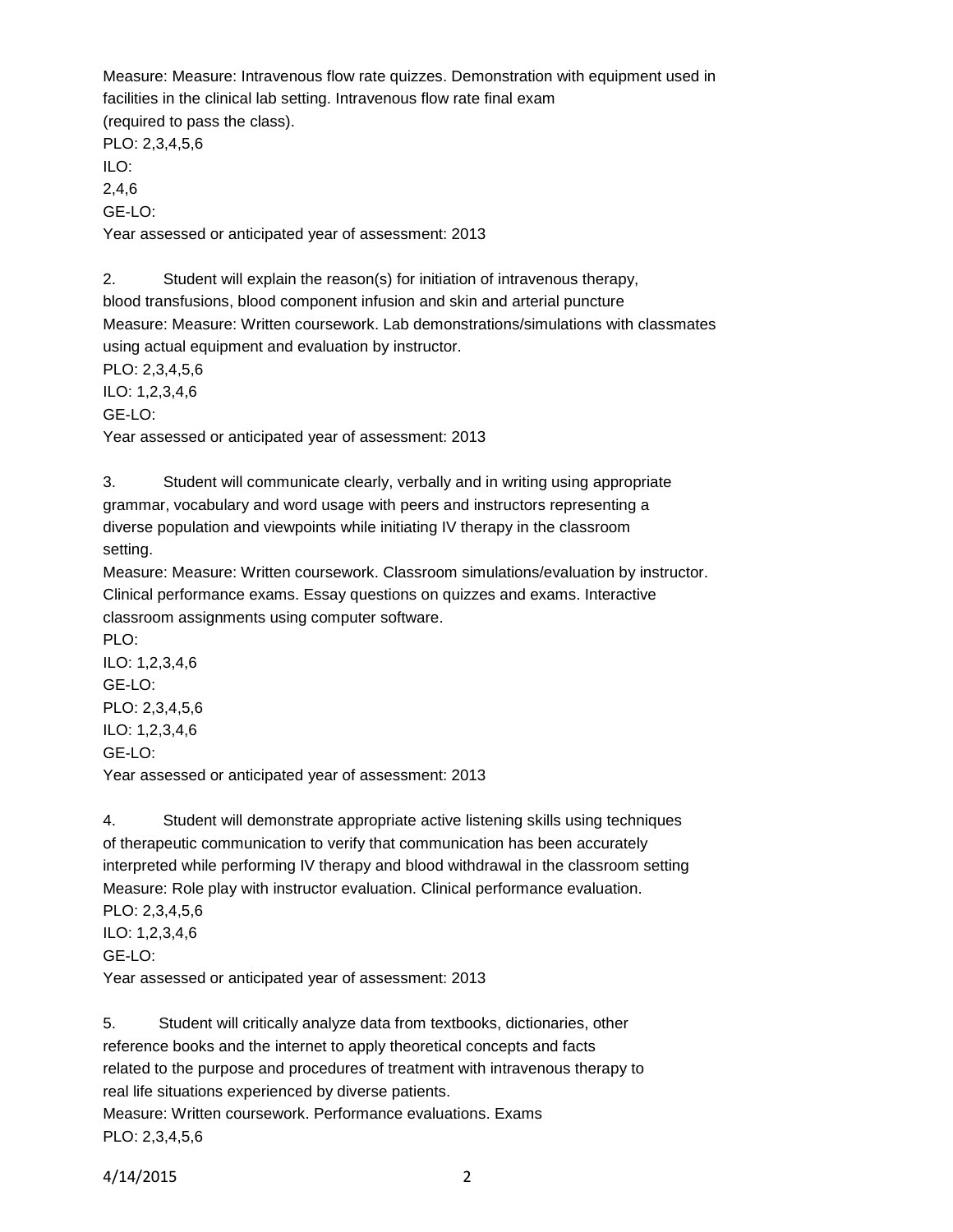ILO: 2,3,4,5,6 GE-LO: Year assessed or anticipated year of assessment: 2013

6. Student will apply knowledge of the legal guidelines for the licensed vocational nurse practicing intravenous therapy and blood withdrawal to real life situations.

Measure: Written coursework. Performance evaluations. Exams

PLO: 2,3,4,5,6 ILO: 1,2,3,4,6 GE-LO:

Year assessed or anticipated year of assessment: 2013

7. Students will analyze pre-written patient care plans of care and will individualize the plan for a specific patient Measure: Written care plans. Clinical evaluations PLO: 2,3,4,5,6 ILO: 1,2,3,4 GE-LO: Year assessed or anticipated year of assessment: 2013

8. Student will correctly describe, recognize and troubleshoot common complications of intravenous therapy and blood withdrawal. Measure: Clinical performance evaluation, computer simulations, exams. PLO: 2,3,4,5,6 ILO: 1,2,3,4 GE-LO: Year assessed or anticipated year of assessment: 2013

9. Student will safely initiate IV therapy and withdraw blood on peers. Measure: Clinical performance evaluation(required by law to pass the class) PLO: 2,3,4,5,6 ILO: 1,2,3,4,6 GE-LO: Year assessed or anticipated year of assessment: 2013

# **CONTENT, STUDENT PERFORMANCE OBJECTIVES, OUT-OF-CLASS ASSIGNMENTS**

Inactive Course: 04/13/2015 AH 16C concurrent with AH 53 (18 hours) Acid/base balance/imbalance Electrolyte imbalance Universal precautions for infection control Indications for IV fluids, blood and blood products **Documentation** Exam

# **METHODS OF INSTRUCTION:**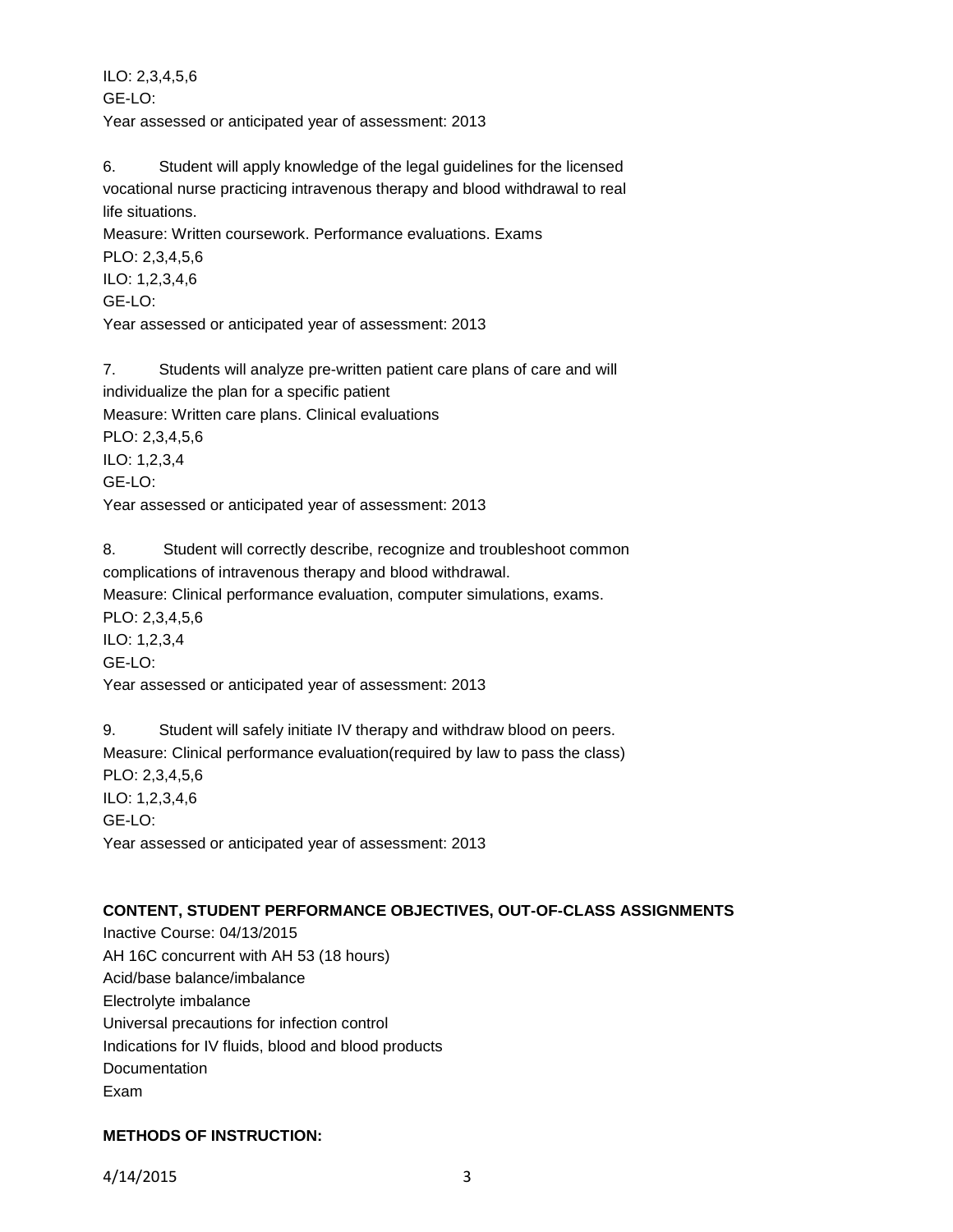Lecture, skill demonstration, use of videos, computer software, IV simulator, and actual IV equipment.

#### **METHODS OF EVALUATION:**

This is a degree-applicable course, but substantial writing assignments are NOT appropriate, because the course primarily: Involves skill demonstrations or problem solving The problem-solving assignments required: Homework problems **Quizzes** Exams Other: Minimum 85% competency level pass/fail only The types of skill demonstrations required: Class performance Performance exams The types of objective examinations used in the course: Multiple choice True/false Matching items Other: Calculations Other category: None The basis for assigning students grades in the course: Writing assignments: 0% - 0% Problem-solving demonstrations: 15% - 30% Skill demonstrations: 15% - 80% Objective examinations: 60% - 90% Other methods of evaluation: 0% - 0%

## **REPRESENTATIVE TEXTBOOKS:**

Required:

Phillips, Manual of IV Therapeutics, Davis, 2010, or other appropriate college level text.

Reading level of text, Grade: 17th grade Verified by: KBedell

Other textbooks or materials to be purchased by the student: Kee, Fluids and Electrolytes, Delmar,2010, Gavilan College Faculty, IV Therapy/Blood Withdrawal Handouts, 2011

#### **ARTICULATION and CERTIFICATE INFORMATION**

Associate Degree: CSU GE: IGETC: CSU TRANSFER: Transferable CSU, effective 201270 UC TRANSFER: Not Transferable

## **SUPPLEMENTAL DATA:**

Basic Skills: N